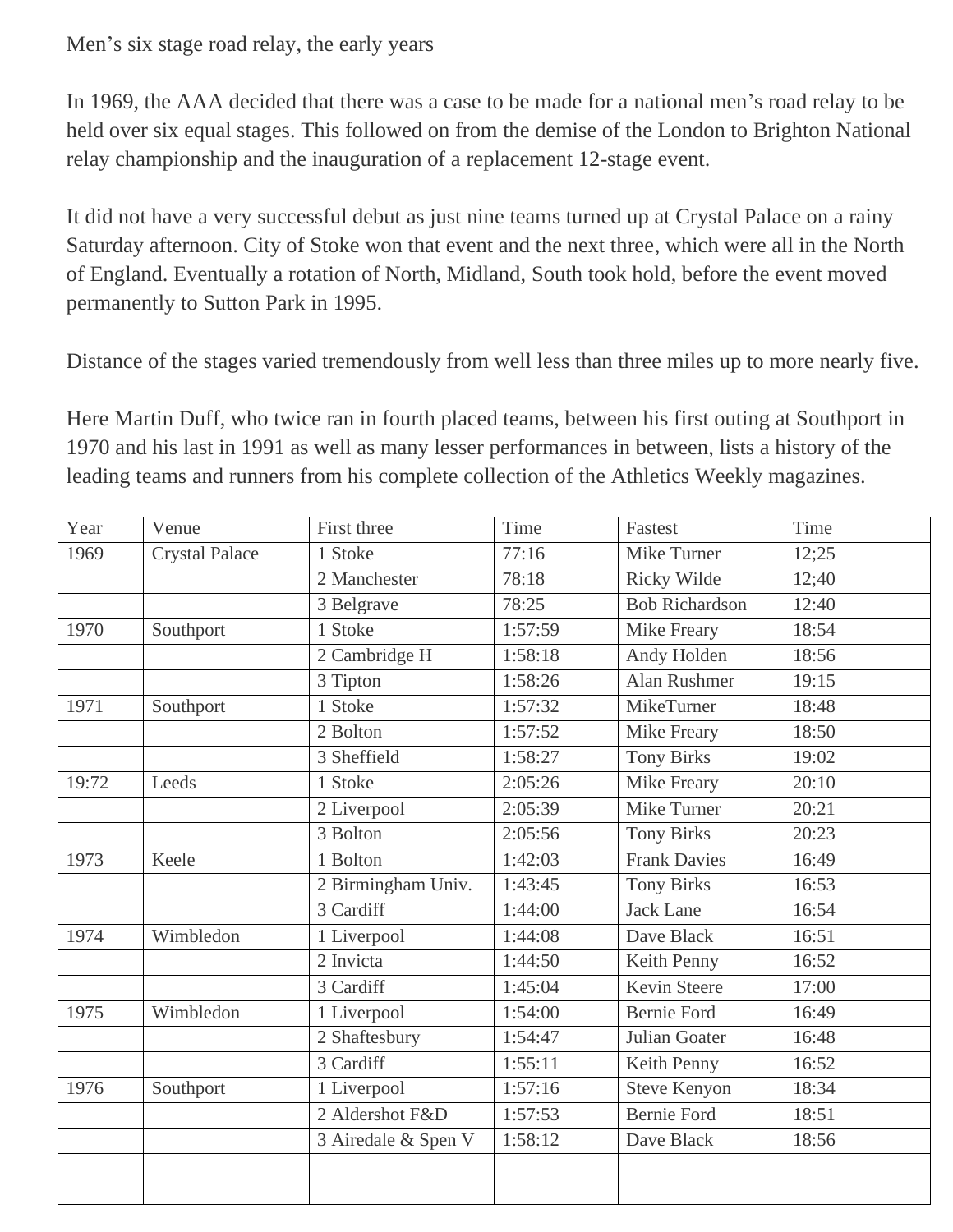| 1977 | Melton Mowbray        | 1 Tipton            | 1:45:40 | <b>Steve Kenyon</b>    | 17:03 |
|------|-----------------------|---------------------|---------|------------------------|-------|
|      |                       | 2 Aldershot F&D     | 1:45:46 | <b>Bernie Ford</b>     | 17:05 |
|      |                       | 3 Airedale & Spen V | 1:46:08 | Julian Goater/Steve    | 17:15 |
|      |                       |                     |         | Emson                  |       |
| 1978 | <b>Crystal Palace</b> | 1 Cambridge & Col   | 77:55   | <b>Steve Kenyon</b>    | 12:20 |
|      |                       | 2 Shaftesbury       | 77:27   | <b>Bernie Ford</b>     | 12:21 |
|      |                       | 3 Aldershot F&D     | 77:31   | Julian Goater          | 12:21 |
| 1979 | Southport             | 1 Bingley           | 1:56:30 | <b>Steve Binns</b>     | 18:27 |
|      |                       | 2 Gateshead         | 1:57:13 | <b>Nick Rose</b>       | 18:37 |
|      |                       | 3 Manchester        | 1:57:52 | Ken Newton             | 18:44 |
| 1980 | Melton Mowbray        | 1 Tipton            | 1:44;11 | <b>Steve Binns</b>     | 16:54 |
|      |                       | 2 Aldershot F&D     | 1:45:29 | <b>Roger Hackney</b>   | 17:05 |
|      |                       | 3 Bolton            | 1:46:00 | <b>Tony Milovsorov</b> | 17:05 |
| 1981 | <b>Crystal Palace</b> | 1 Aldershot         | 1:57:30 | <b>Bernie Ford</b>     | 19:04 |
|      |                       | 2 Invicta           | 1:58:46 | <b>Nicky Lees</b>      | 19:11 |
|      |                       | 3 Tipton            | 1:59:37 | <b>Andy Armitage</b>   | 19:37 |
|      |                       |                     |         | <b>Mike Gratton</b>    |       |
| 1982 | Derby                 | 1 Tipton            | 1:54:35 | Chris Woodhouse        | 18:27 |
|      |                       | 2 Derby             | 1:54:55 | <b>Steve Harris</b>    | 18:29 |
|      |                       | 3 Bingley           | 1:55:00 | <b>Nicky Lees</b>      | 18:30 |
| 1983 | Melton Mowbray        | 1 Shaftsbury        | 1:43:11 | Mike McLeod            | 16:31 |
|      |                       | 2 Aldershot F&D     | 1:43:21 | Julian Goater          | 16:37 |
|      |                       | 3 Gateshead         | 1:44:28 | Roger Hackney          | 16:40 |
| 1984 | Thamesmead            | 1 Sheffield         | 98:32   | <b>Tony Milovsorov</b> | 15:34 |
|      |                       | 2 Aldershot F&D     | 98:49   | Carl Harrison          | 15:59 |
|      |                       | 3 Tipton            | 98:54   | <b>Barry Smith</b>     | 16:02 |
| 1985 | <b>Heaton Park</b>    | 1 Gateshead         | 94:28   | <b>Steve Anders</b>    | 15:18 |
|      |                       | 2 Tipton            | 95:59   | Nick Peach             | 15:22 |
|      |                       | 3 Stretford         | 96:09   | <b>Ton Milovsorov</b>  | 15:28 |
|      |                       |                     |         | <b>Barry Smith</b>     |       |
| 1986 | <b>Sutton Park</b>    | 1 Gateshead         | 84:27   | Roger Hackney          | 13;33 |
|      |                       | 2 Tipton            | 84:54   | Craig Mochrie          | 13:34 |
|      |                       | 3 Stretford         | 85:20   | <b>Steve Anders</b>    | 13:40 |
| 1987 | <b>Crystal Palace</b> | 1 Gateshead         | 1:45:40 | Roger Hackney          | 17:01 |
|      |                       | 2 Stretford         | 1:46:31 | Craig Mochrie          | 17:02 |
|      |                       | 3 Tipton            | 1:46:50 | Tony Milovsorov        | 17:10 |
| 1988 | Derby                 | 1 Swansea           | 2:26:05 | <b>Steve Binns</b>     | 23:12 |
|      |                       | 2 Tipton            | 2:26:07 | <b>Nigel Adams</b>     | 23;19 |
|      |                       | 3 Birchfield        | 2:26:20 | Carl Thackery          | 23;19 |
| 1989 | <b>Sutton Park</b>    | 1 Stretford         | 1:41:38 | <b>Nick Rose</b>       | 16:15 |
|      |                       | 2 Tipton            | 1:41:48 | <b>Nigel Adams</b>     | 16:17 |
|      |                       | 3 Bristol           | 1:42:05 | <b>Eamonn Martin</b>   | 16:23 |
| 1990 | Aldershot             | 1 Bingley           | 1:47:19 | <b>Steve Binns</b>     | 17:12 |
|      |                       | 2 Tipton            | 1:48:07 | <b>Nigel Adams</b>     | 17:15 |
|      |                       | 3 Stretford         | 1:48:17 | Nick Rose              | 17:23 |